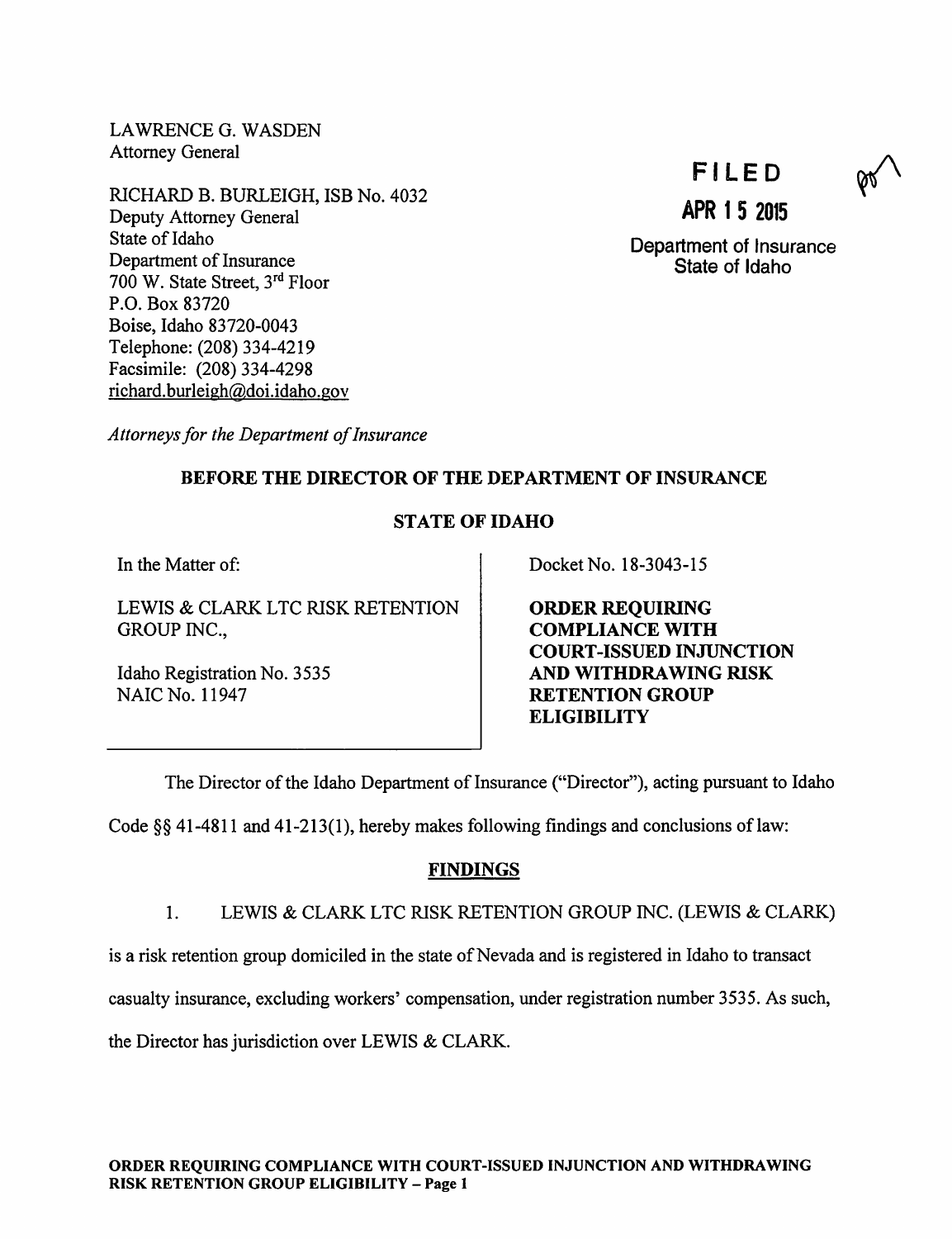2. LEWIS & CLARK has not filed a Statement of Premium Taxes and Fees for Idaho for calendar years 2012, 2013 or 2014, and has paid no Idaho premium taxes for said calendar years other than a small prepayment in December 2012 in the amount of approximately two hundred fifty-nine dollars (\$259).

3. On February 28, 2013, an Order of Liquidation was entered in the Eighth Judicial District Court of Nevada, Clark County, in Case No. A-12-672047-B, against LEWIS & CLARK, based on the petition of the Nevada Insurance Commissioner alleging that LEWIS  $\&$ CLARK is insolvent, as determined in a financial review by a management analyst at the Nevada Division of Insurance.

4. The court's Order of Liquidation directed the Nevada Insurance Commissioner to collect and liquidate the assets of LEWIS & CLARK. The order also provided that LEWIS & CLARK is "enjoined and restrained ... from doing, operating and conducting any business of or on behalf of [LEWIS & CLARK] under any charter, permit, license, power or privilege, belonging to or heretofore issued by or to [LEWIS & CLARK], and from in any manner conducting, or doing or engaging in the business of insurance on behalf of [LEWIS  $\&$ CLARK]."

#### CONCLUSIONS OF LAW

#### A. FAILURE TO FILE STATEMENT OF AND TO PAY PREMIUM TAXES

5. Idaho Code § 41-4805(3) provides:

All risk retention groups operating in [Idaho], and all premiums paid for any coverage within [Idaho] to any risk retention group, shall be subject to the same premium tax provisions ... as are applicable to foreign admitted insurers....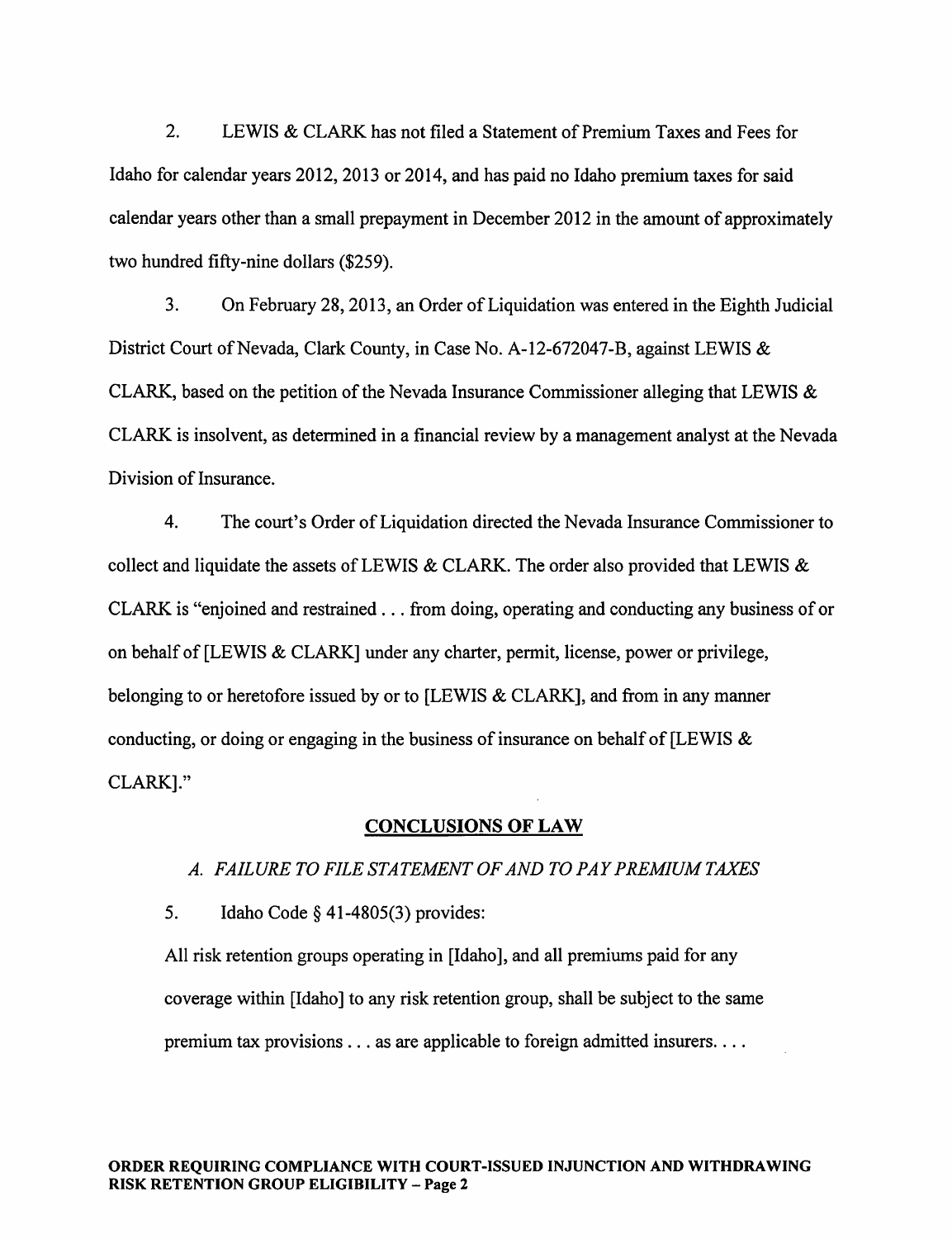Further, each risk retention group shall report to the director all premiums paid to it for risks insured within [Idaho].

6. Idaho Code  $\S$  41-402 sets forth the requirements for the reporting of premium and payment of premium taxes by insurers authorized to operate in Idaho. Such requirements include premium tax calculations and payment and reporting schedules, providing in part, at subsection (4), that "[o]n or before March 1, any balance oftax due for the preceding calendar year shall be paid to the director."

7. LEWIS & CLARK's failure to timely file a Statement of Premium Taxes and Fees for calendar years 2012, 2013 and 2014, and to pay premium taxes due to Idaho, if any, by March 1 of the following calendar year, respectively, constitutes a violation of Idaho Code  $\S$  41-4805(3).

### B. HAZARDOUS FINANCIAL CONDITION OR FINANCIAL IMPAIRMENT

8. Idaho Code  $\S$  41-4805(8)(b) prohibits the "solicitation or sale of insurance by, or operation of, a risk retention group that is in a hazardous financial condition or is financially impaired."

9. The Director concludes that, based on the above-described Order of Liquidation by the Eighth Judicial District Court of Nevada, Clark County, LEWIS & CLARK is in a hazardous financial condition and is financially impaired within the meaning of Idaho Code  $\S$  $41-4805(8)$ (b) and, therefore, that further operation of LEWIS & CLARK in Idaho would be a violation of such statute.

### C. COURT-ISSUED INJUNCTION

10. Idaho Code § 41-4805(11) provides that "[a] risk retention group not chartered in this state and doing business in this state must comply with a lawful order issued in ... <sup>a</sup>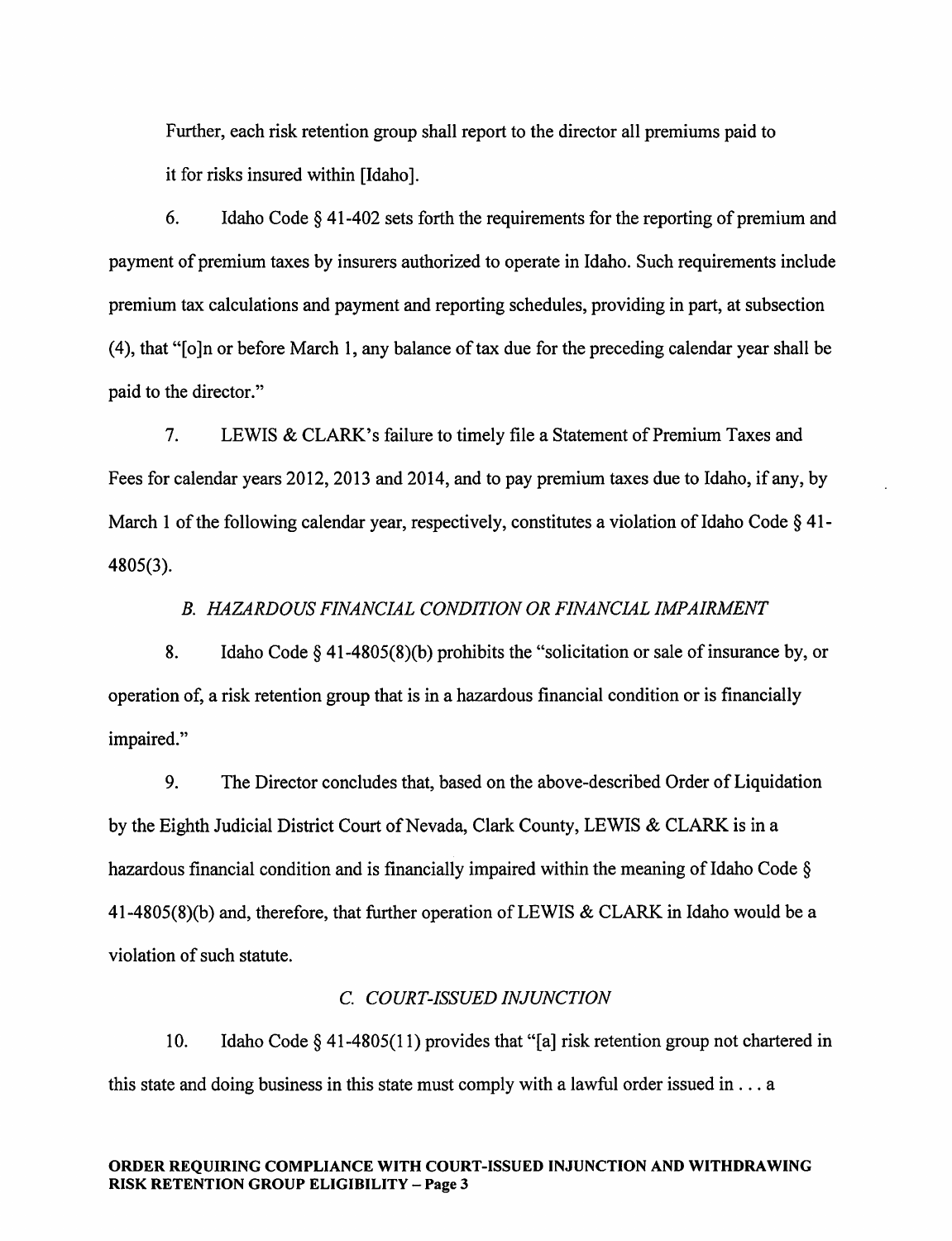delinquency proceeding commenced by another state's insurance director if there has been a finding of financial impairment." Further, the federal Product Liability Risk Retention Act of 1981, as amended, provides, at 15 U.S.C. § 3902(a)(1)(H) that any state may require a risk retention group to "comply with an injunction issued by a court of competent jurisdiction, upon a petition by the state insurance commissioner alleging that the group is in hazardous financial condition or is financially impaired."

11. The Director concludes that the Order of Liquidation issued by the Eighth Judicial District Court of Nevada, Clark County, as described above, constitutes an injunction issued by a court of competent jurisdiction, and that, because such order prohibits LEWIS & CLARK from engaging in the business of insurance, LEWIS  $& CLARK$  is no longer eligible to transact insurance in Idaho.

#### ORDER

The Director, having reviewed the foregoing and the requirements of title 41, chapter 48, Idaho Code, and finding good cause therefor,

IT IS HEREBY ORDERED that LEWIS & CLARK shall comply with the Order of Liquidation described herein and shall not transact insurance in Idaho.

IT IS FURTHER ORDERED that that registration of LEWIS & CLARK as an eligible risk retention group in the state of Idaho is withdrawn.

IT IS FURTHER ORDERED that the withdrawal of LEWIS  $& CLARK's registration$ does not absolve LEWIS & CLARK of the requirement to report and pay to Idaho any premium taxes due for calendar years 2012, 2013 and 2014.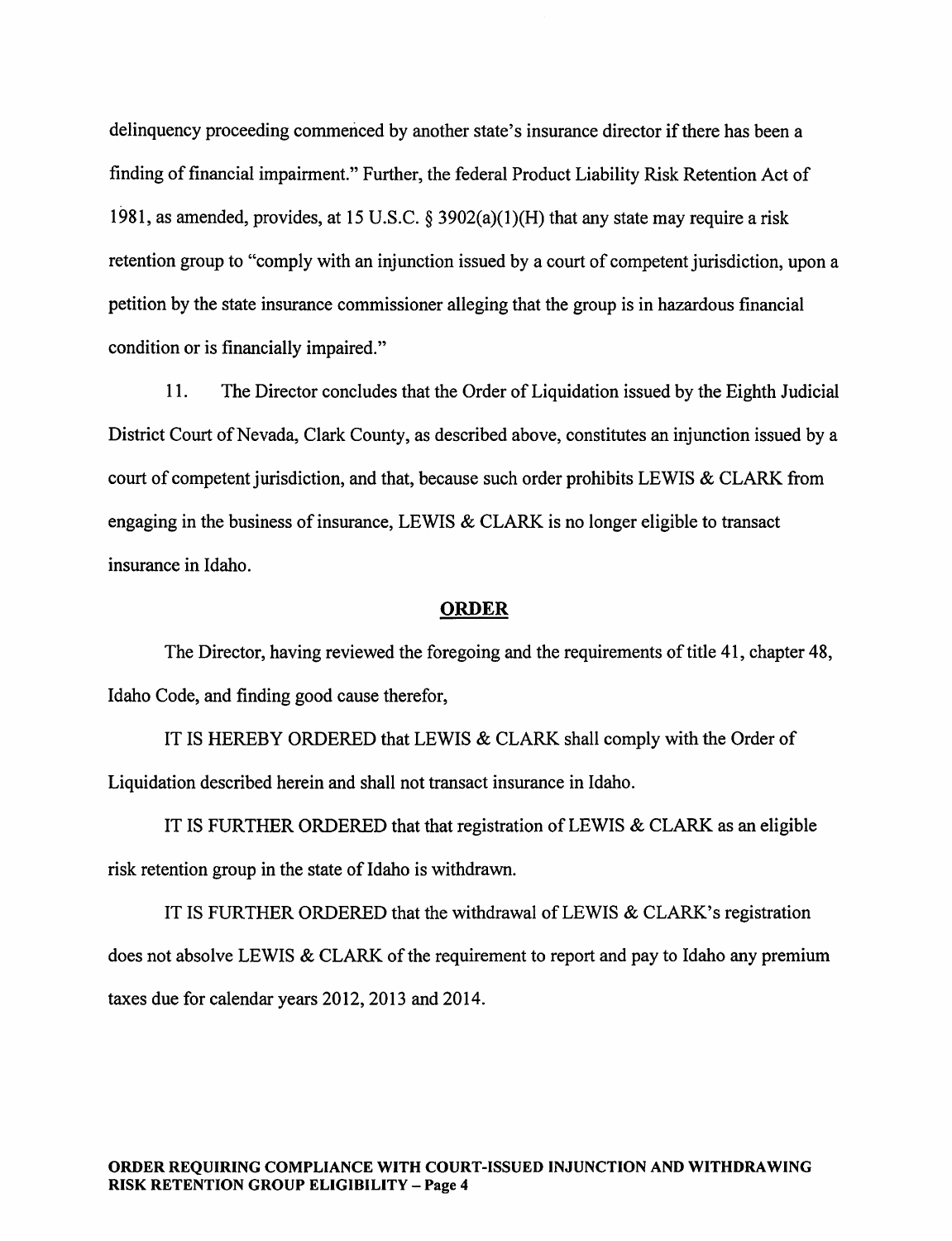IT IS FURTHER ORDERED that the preceding shall become a Final Order effective twenty-one (21) days from the date of service of the Order unless a hearing is requested as more particularlv set forth below under the Notification of Rights.

IT IS SO ORDERED. DATED this  $\sqrt{5}$  day of April, 2015.

> STATE OF IDAHO DEPARTMENT OF INSURANCE

THOMAS A. DONOVAN Acting Director

### NOTIFICATION OF RIGHTS

This order of the Director shall be final and is effective twenty-one (21) days from the date of service of the order unless a request for hearing is received by the Director as permitted herein. In accordance with Idaho Code § 41-232A and IDAPA 04.11.01 et seq., you are hereby notified of the right to request a hearing before the Director of the Department of Insurance. Any such hearing request must be made in writing and be filed and served upon the Director within twenty-one (21) days after service of this order. Failure to file and serve a written request for a hearing upon the Director within the twenty-one (21) day time period shall be deemed a waiver of the opportunity for a hearing.

Any written request for a hearing shall be served on the Director of the Idaho Department of Insurance, addressed as follows:

Director Idaho Department of Insurance P.O. Box 83720 Boise, ID 83720-0043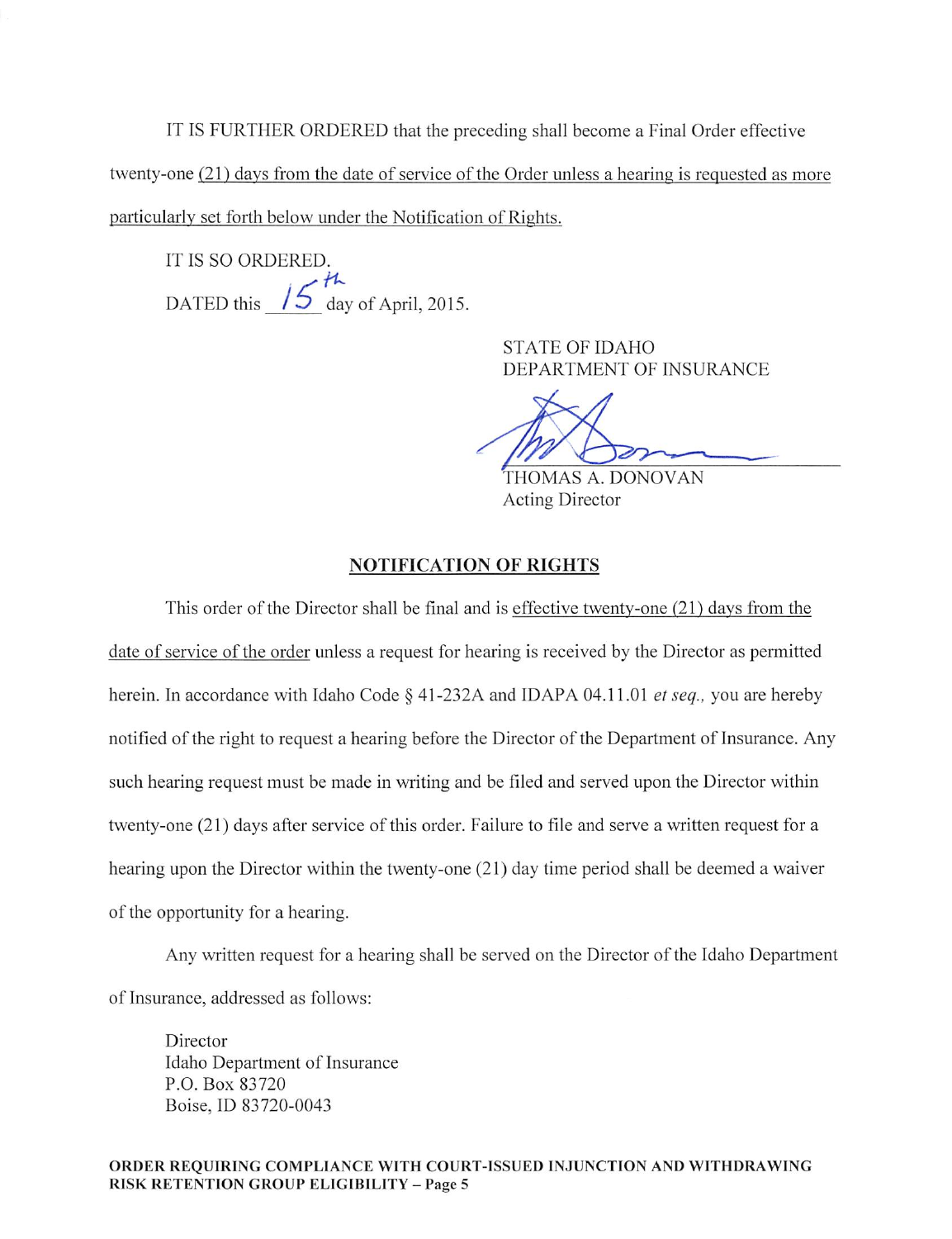A copy shall also be provided to the Department's counsel in this matter at the following address:

Richard B. Burleigh Deputy Attomey General Idaho Department of Insurance P.O. Box 83720 Boise, ID 83720-0043

Pursuant to Idaho Code §§ 67-5270 and 67-5272, any party aggrieved by this final order may appeal it by filing a petition for judicial review in the district court of the county in which: (I) the hearing was held; or (2) the final agency action was taken; or (3) the aggrieved party resides or operates its principal place of business in Idaho; or (4) the real property or personal property that was the subject of the agency decision is located. An appeal must be filed within twenty-eight  $(28)$  days of: (a) the effective date of this final order; or (b) an order denying a petition for reconsideration; or (c) the failure within twenty-one (21) days to grant or deny a petition for reconsideration, whichever is later. See, Idaho Code  $\S$  67-5273. The filing of a petition for judicial review does not itself stay the effectiveness or enforcement of the order under appeal.